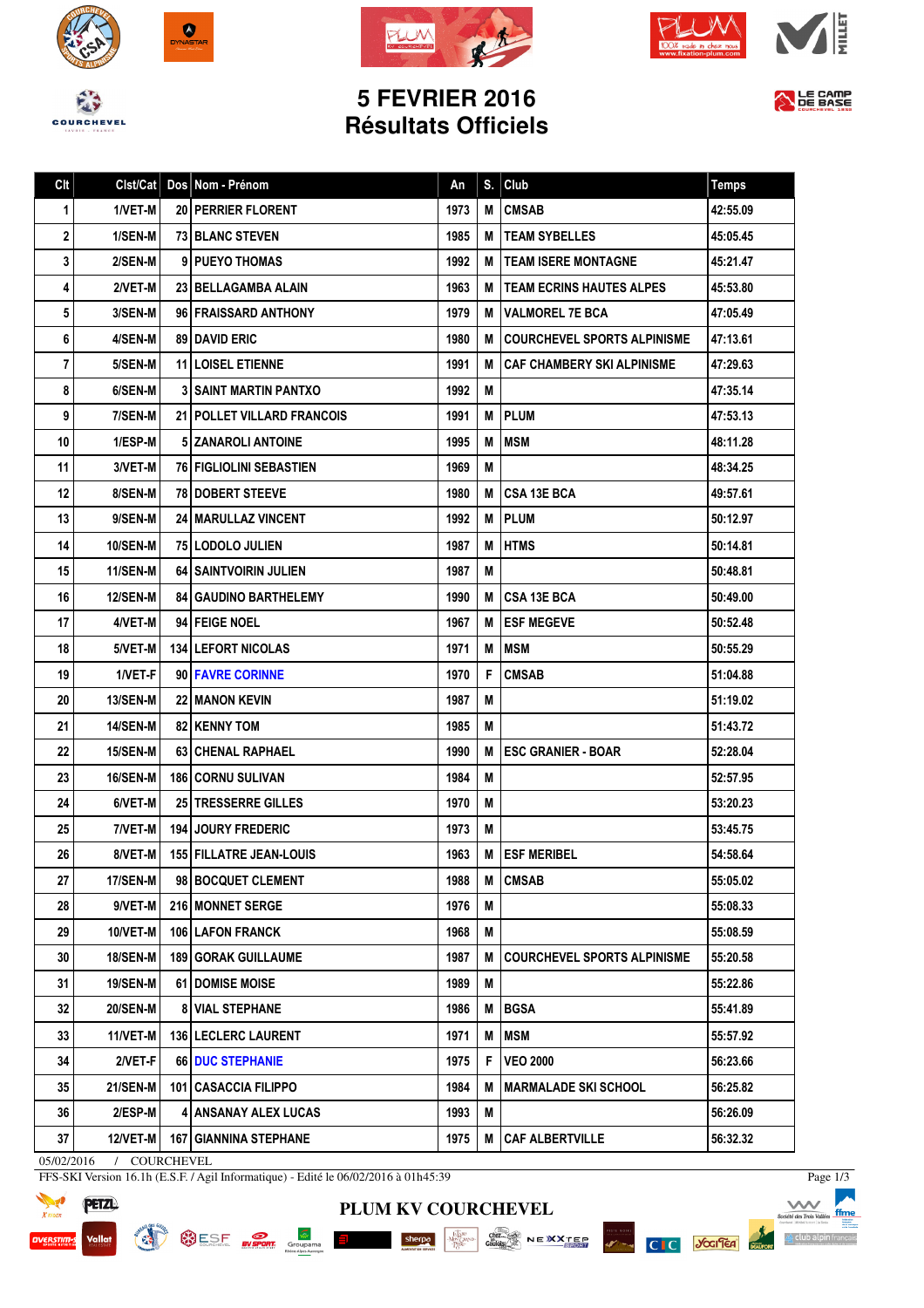| Cl <sub>t</sub> | Clst/Cat        | Dos Nom - Prénom                   | An   | S. | Club                                 | <b>Temps</b> |
|-----------------|-----------------|------------------------------------|------|----|--------------------------------------|--------------|
| 38              | 3/VET-F         | <b>145 ROUSSET MELANIE</b>         | 1976 | F  | <b>CLUB MULTISPORT ARECHES BEAUF</b> | 56:37.47     |
| 39              | 13/VET-M        | <b>156 JOURNET FREDDY</b>          | 1973 | м  | <b>TEAM ISERE MONTAGNE</b>           | 56:40.46     |
| 40              | 14/VET-M        | 208 POPOVITSCH YANN                | 1974 | M  | <b>COURCHEVEL SPORTS ALPINISME</b>   | 57:28.77     |
| 41              | <b>22/SEN-M</b> | <b>67 INEGRO SEBASTIEN</b>         | 1989 | M  | <b>CMSAB</b>                         | 57:31.96     |
| 42              | <b>23/SEN-M</b> | <b>70 BERTHIER PIERRE</b>          | 1987 | M  |                                      | 57:42.02     |
| 43              | 15/VET-M        | <b>148 DOMERGUE BERNARD</b>        | 1958 | M  | ESF AIME 2000                        | 57:47.89     |
| 44              | 4/VET-F         | <b>150 LATHURAZ VERONIQUE</b>      | 1968 | F  | <b>COURCHEVEL SPORTS ALPINISME</b>   | 58:38.43     |
| 45              | 16/VET-M        | <b>188 CATEAU CHRISTIAN</b>        | 1970 | M  |                                      | 59:00.31     |
| 46              | 1/JUN-F         | <b>146   PERILLAT-PESSEY CELIA</b> | 1997 | F  | <b>LA CLUSAZ</b>                     | 59:17.80     |
| 47              | 5/VET-F         | <b>229 BAU GERALDINE</b>           | 1970 | F  | <b>MSM</b>                           | 59:29.80     |
| 48              | <b>24/SEN-M</b> | <b>185 WARTEL ROMAIN</b>           | 1980 | M  | <b>TEAM CHEEZY PATATE</b>            | 59:41.64     |
| 49              | 17/VET-M        | 92 MERRANT JEAN YVES               | 1961 | M  | <b>CAF PAYS DE GEX</b>               | 59:54.25     |
| 50              | 18/VET-M        | <b>166 REGOTTAZ PHILIPPE</b>       | 1973 | M  |                                      | 1h00:03.99   |
| 51              | <b>25/SEN-M</b> | <b>109 FROMAGET PIERRE</b>         | 1978 | M  | <b>BGSA</b>                          | 1h00:04.05   |
| 52              | <b>26/SEN-M</b> | <b>236 FONTANEL SEBASTIEN</b>      | 1983 | M  | <b>DSA</b>                           | 1h00:22.22   |
| 53              | 19/VET-M        | <b>240   PERRET FRANCK</b>         | 1964 | M  |                                      | 1h00:48.22   |
| 54              | 20/VET-M        | 139 CHEDAL ANGLAY JOSEPH           | 1959 | M  |                                      | 1h00:48.37   |
| 55              | 21/VET-M        | 226 METGE GILLES                   | 1972 | M  |                                      | 1h01:05.28   |
| 56              | <b>22/VET-M</b> | <b>65 VANDENHELSKEN LOIC</b>       | 1969 | M  | <b>ANNECY</b>                        | 1h01:39.06   |
| 57              | 23/VET-M        | <b>246 BARBIER BRUNO</b>           | 1975 | M  | <b>DEVERS EN CHARTREUSE</b>          | 1h01:41.20   |
| 58              | <b>27/SEN-M</b> | <b>245   MICHEL SEBASTIEN</b>      | 1984 | M  |                                      | 1h02:08.11   |
| 59              | <b>28/SEN-M</b> | <b>152 PERRIN ANTHONY</b>          | 1987 | M  |                                      | 1h02:21.11   |
| 60              | <b>29/SEN-M</b> | <b>210 BERTAGNOLO VALENTIN</b>     | 1990 | M  |                                      | 1h03:16.29   |
| 61              | 6/VET-F         | <b>162 CHAUCHAIX CORINE</b>        | 1975 | F  | <b>ESF ARECHES</b>                   | 1h03:24.02   |
| 62              | 24/VET-M        | <b>160 BUISSON VINCENT</b>         | 1972 | M  |                                      | 1h03:26.31   |
| 63              | 25/VET-M        | 296 MARSHALL KEITH                 | 1966 | M  |                                      | 1h03:43.47   |
| 64              | 30/SEN-M        | 223 GARCIA SEVERIN                 | 1986 |    | M   LA PLAGNE                        | 1h03:50.68   |
| 65              | <b>31/SEN-M</b> | 239 COGNE SEBASTIEN                | 1984 |    | <b>M</b> DSA                         | 1h04:43.70   |
| 66              | 7/VET-F         | 215 CHENAL CLAUDE                  | 1967 | F  | <b>HTMS</b>                          | 1h04:49.51   |
| 67              | 32/SEN-M        | <b>137 BONNEFOY FRANCOIS</b>       | 1990 | M  |                                      | 1h04:53.34   |
| 68              | 26/VET-M        | 198 PETITJEAN ROBERT               | 1959 | M  | <b>COURCHEVEL SPORTS ALPINISME</b>   | 1h05:37.22   |
| 69              | <b>27/VET-M</b> | 157 PACHOUD ERIC                   | 1963 | M  |                                      | 1h06:00.93   |
| 70              | <b>28/VET-M</b> | <b>228   ALEXANDROWICZ LAURENT</b> | 1963 | M  |                                      | 1h09:41.01   |
| 71              | 8/VET-F         | <b>242   BARTNICKI MIREILLE</b>    | 1970 | F  | <b>CAF ALBERTVILLE</b>               | 1h09:46.44   |
| 72              | 9/VET-F         | <b>265   POMMAT STEPHANIE</b>      | 1976 | F  |                                      | 1h09:49.58   |
| 73              | 1/SEN-F         | <b>250   POULET LAURENCE</b>       | 1977 | F  | <b>COURCHEVEL SPORTS ALPINISME</b>   | 1h09:52.00   |
| 74              | <b>29/VET-M</b> | <b>209 DI LUZIO MANU</b>           | 1975 | M  | <b>PLUM</b>                          | 1h09:55.73   |
| 75              | 30/VET-M        | 138 SULLICE JEAN-MARC              | 1964 | M  |                                      | 1h10:04.89   |
| 76              | 31/VET-M        | 93 PERROTO THIERRY                 | 1971 | М  | <b>PLUM</b>                          | 1h11:13.00   |
| 77              | 32/VET-M        | <b>247 BONNEFOY PATRICK</b>        | 1962 | M  | <b>BEAUFORTAIN TRAIL</b>             | 1h12:17.06   |
| 78              | 10/VET-F        | <b>218   BATCHELOR MELANIE</b>     | 1970 | F  |                                      | 1h12:20.51   |
| 79              | 11/VET-F        | <b>234   GACHET MAUROZ PASCALE</b> | 1958 | F  | <b>ESF COURCHEVEL 1550</b>           | 1h12:38.97   |

05/02/2016 / COURCHEVEL

FFS-SKI Version 16.1h (E.S.F. / Agil Informatique) - Edité le 06/02/2016 à 01h45:39